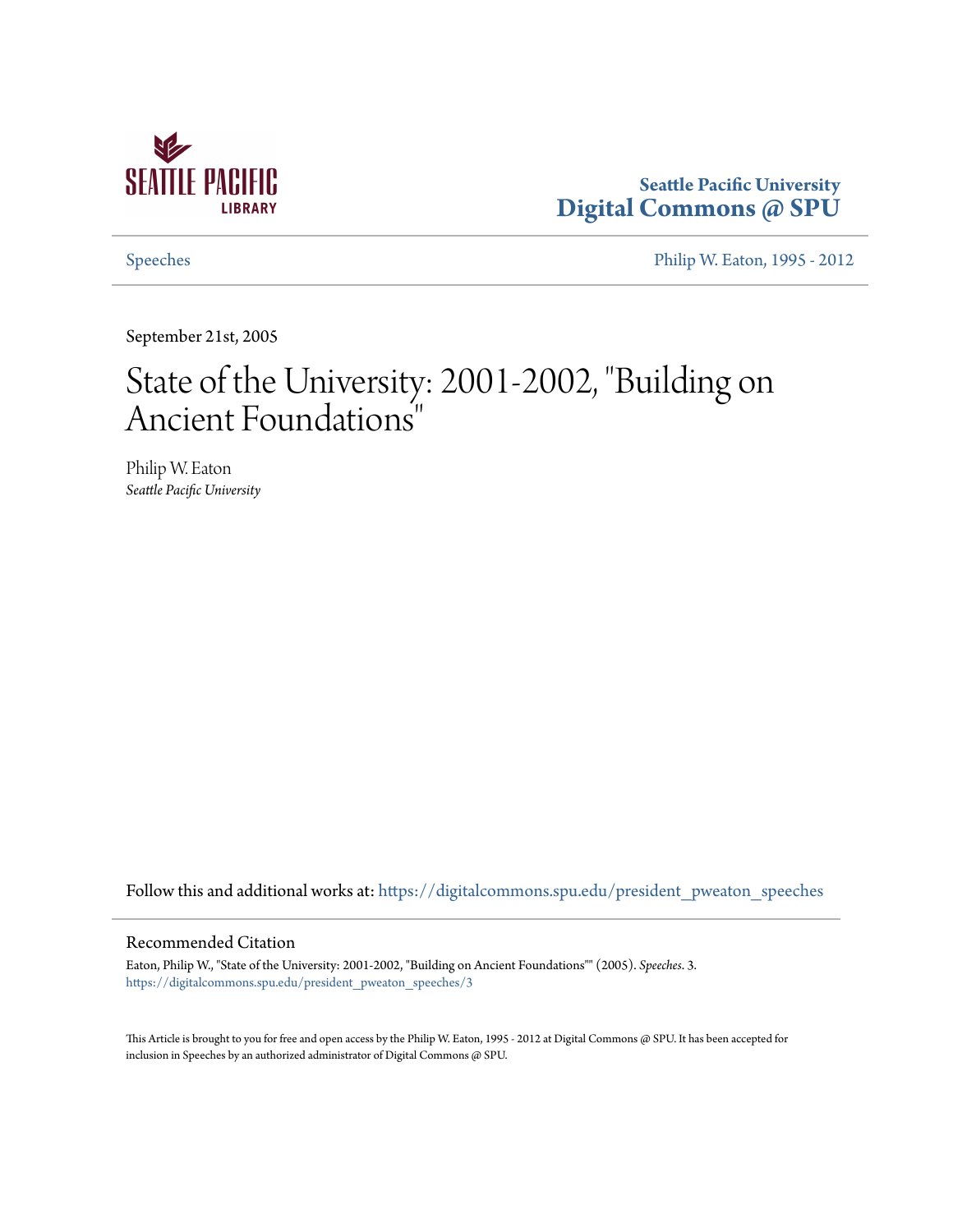

### **Building On Ancient Foundations**

State of the University Address Philip W. Eaton, President, September 21, 2005

My thanks to Dr. Congdon for his warm introduction. Thank you Bruce. I would like to thank Tami Anderson and all of the team participating in the worship service. And to our pastor, Mark Abbott, for his wonderful reflections.

And my welcome to all of you as we begin the 2005 academic year.

Can you believe the beauty of this morning! We hope it holds as our eager, young Freshmen and their parents arrive. This is the way the academic year should begin: the strong glimpse and feel of fall; the sense of new beginnings; a huge number of new people entering into our community. What excitement!

By the way, have you seen the entry archway to Tiffany Loop? Is that cool or what? We have intended this to be the monument entrance to the historic campus. My wife Sharon has been arguing for this for years. I met some students the other night and asked them what they thought. It's okay, they said. And I went nuts. Okay? It's fantastic.

This is the tenth State of the University Address I have delivered as your president. And I want you to know I come to this opening of the year with as much energy as I have ever had, with as much excitement, as much confidence about our future, with enormous commitment to our plans.

As I look out across this audience, I am humbled and inspired by all of you. The State of the University is about our people. It is about this team, working as a team. It is about all of you contributing your individual gifts. It is about all of those gifts coming together for a single big purpose.

What an extraordinary privilege it is to be working with all of you, with so many things going on in each corner of this campus. Sharon and I feel so blessed to be part of this special community. So, as I look out and see your faces and know of your work — I say the State of the University is healthy and strong. Thank you.

I want to talk about momentum this morning. Strong momentum describes the State of the University. That's a very good word to me. That says something very positive about an organization, that we feel a strong sense of momentum.

Let me tell you what I think the State of the University is right now. We are healthy. We are financially healthy. We are people healthy. We are vision healthy. We have strong momentum.

I think we know where we are going. I think we have fully and deeply adopted a vision and mission. When we talk about engaging the culture and changing the world, we know that this mission somehow guides our work. We believe our task is big and challenging and meaningful. We sense there is something very distinctive in the kind of education we offer. We believe we are growing together, working hard to get better all the time at what we do. And those are signs of momentum, signs of a flourishing organization.

We understand some of our weak spots. We know we have needs that must be addressed. But I am not one to dwell on needs. Needs do not drive productive action. It is critical that we know where we are going. It is critical that we are growing.

Momentum requires two things: 1) that we celebrate what has been accomplished and we celebrate the people who are accomplishing those things; and 2) that we make sure we are planning and dreaming and sketching out the future. I want to address both of those things this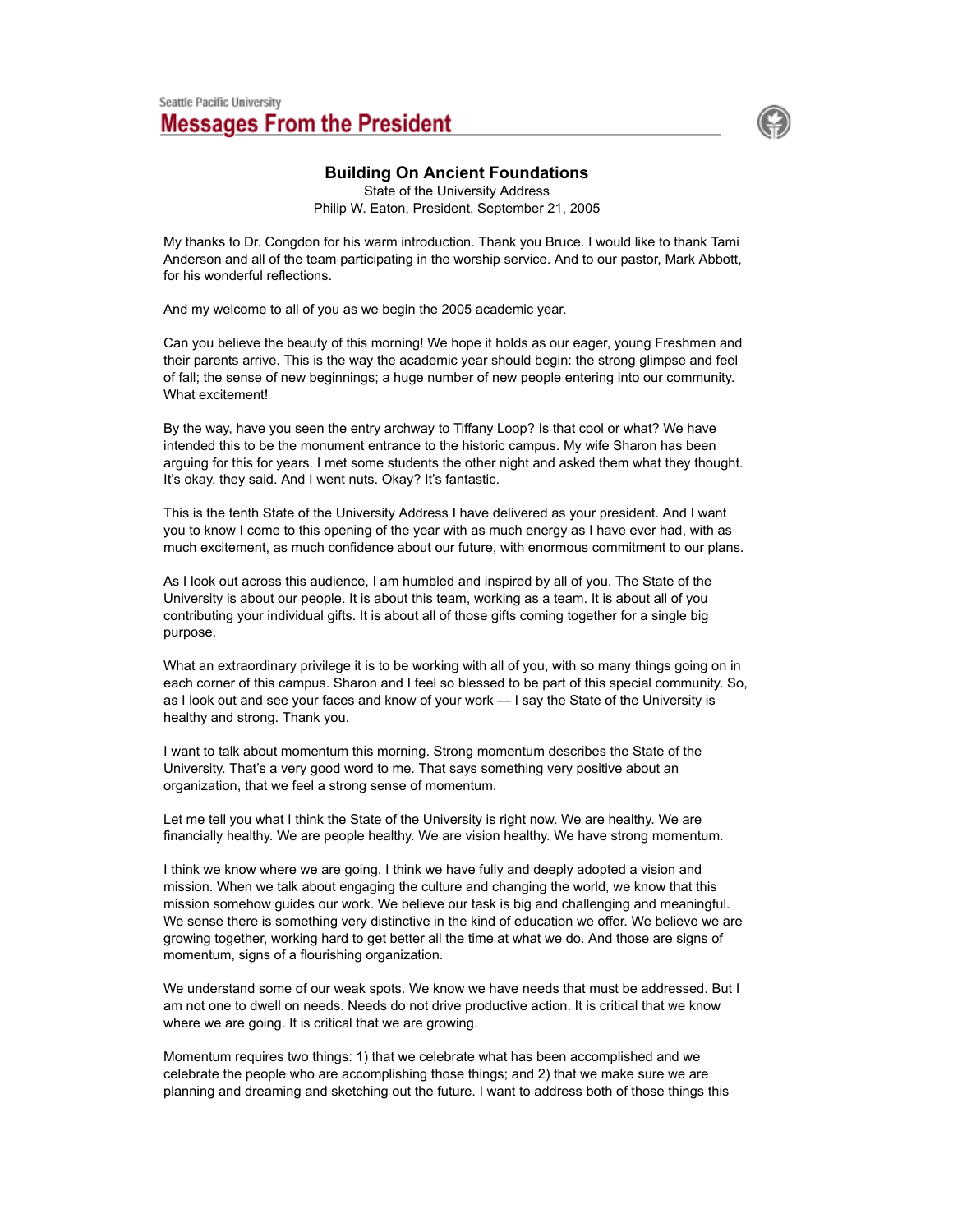#### morning.

So, first, let me briefly scan the year we have just finished. As I told the trustees last week, we had an extraordinary year last year. All kinds of things came together, a kind of culminating year for so much work we were doing.

- We finished the Campaign! \$56 million. 4,000 new donors. A huge new base of support. One \$4 million trust that came into the campaign has how matured into endowment. That's the way it works. The Murdock Trust just completed its \$1 million pledge last week. It was a pledge; now it is in our pockets. My thanks to Bob McIntosh and his team for their great work.
- We finished *2014: A Blueprint For Excellence*! This is work that we were doing for a least a year, and it all came together in November. We have a bold plan in place. We know what we need to do. My thanks to the President's Cabinet for their amazing collaboration on this plan. For their patience as I stumbled my way through the language and the concepts to lead this planning forward.
- We just finished restructuring the Board of Trustees.
	- As part of the blueprint work, our board asked this critical question: what does it mean to be a premier, national Christian university board of trustees? We decided, among other things, it was critical to be a smaller board. That was a huge task, to reduce from 33 to 15. Risky business for a president. But we did it, and we had our first meeting Friday: a smart, savvy, and smaller board of trustees. I had some of the best, most substantive and strategic, discussion I have ever had with the board.
	- And let me add this: our relationship with the Free Methodist Church has never been stronger. We received a resounding affirmation and confirmation of our plan for the board on June 18, 2005 at the Pacific Northwest Conference Annual Conference. My thanks to Matt Whitehead and Bishop Roger Haskins for their leadership. In addition, my thanks to Roger Eigsti, Gary Ames, Dennis Weibling, Bob Nuber, Marj Johnson, and Barry Rowan for their leadership on the Trustee Blueprint Team.
	- This was an extraordinary process with extraordinary results.
- We opened the Perkins Center for Reconciliation under the able leadership of Tali Hairston. We are staying the course with our commitment to reconciliation. With Tali and Joe and Stephen and Dante and Harvey and Alex and David and John Perkins—we have a team that is teaching and guiding us on what reconciliation is all about. My thanks to Gary and Barbara Ames for their support for this effort.
- We formed a wonderful partnership with John Medina in what are tentatively calling the Brain Center and Applied Learning Research. My thanks to John Medina, of course, and to Dennis Weibling for his commitment and support. And to Bill Rowley and so many of our faculty who have gathered around this effort.
- We held three President's Symposia: with John Perkins in the fall, John Medina in the winter, and N. T. Wright in the spring. This is an ongoing effort to continue to invest in a vibrant intellectual community focused on our mission of engaging the culture. This year we will host Christian Smith for the Day of Common Learning on the spiritual life of teenagers, John Perkins again for the Perkins Lectures, David McCullough for the Business Breakfast. For next year we have booked the New Testament scholar Richard Hayes and the European intellectual historian George Weigel.

Let me add three other notes about what's happening:

- We are restructuring our bond financing package. We expect some major savings on our debt service once this process is complete. This is all made possible because our credit rating has improved significantly. My thanks to Don Mortenson and Craig Kispert and Vic Moses, Fred Stabbert, Ted Kibble, and others on our board for their expertise and commitment to this initiative.
- We just received word yesterday that the Lilly Endowment has awarded us a \$500,000 sustaining grant to continue our work for the theological exploration of vocation. You will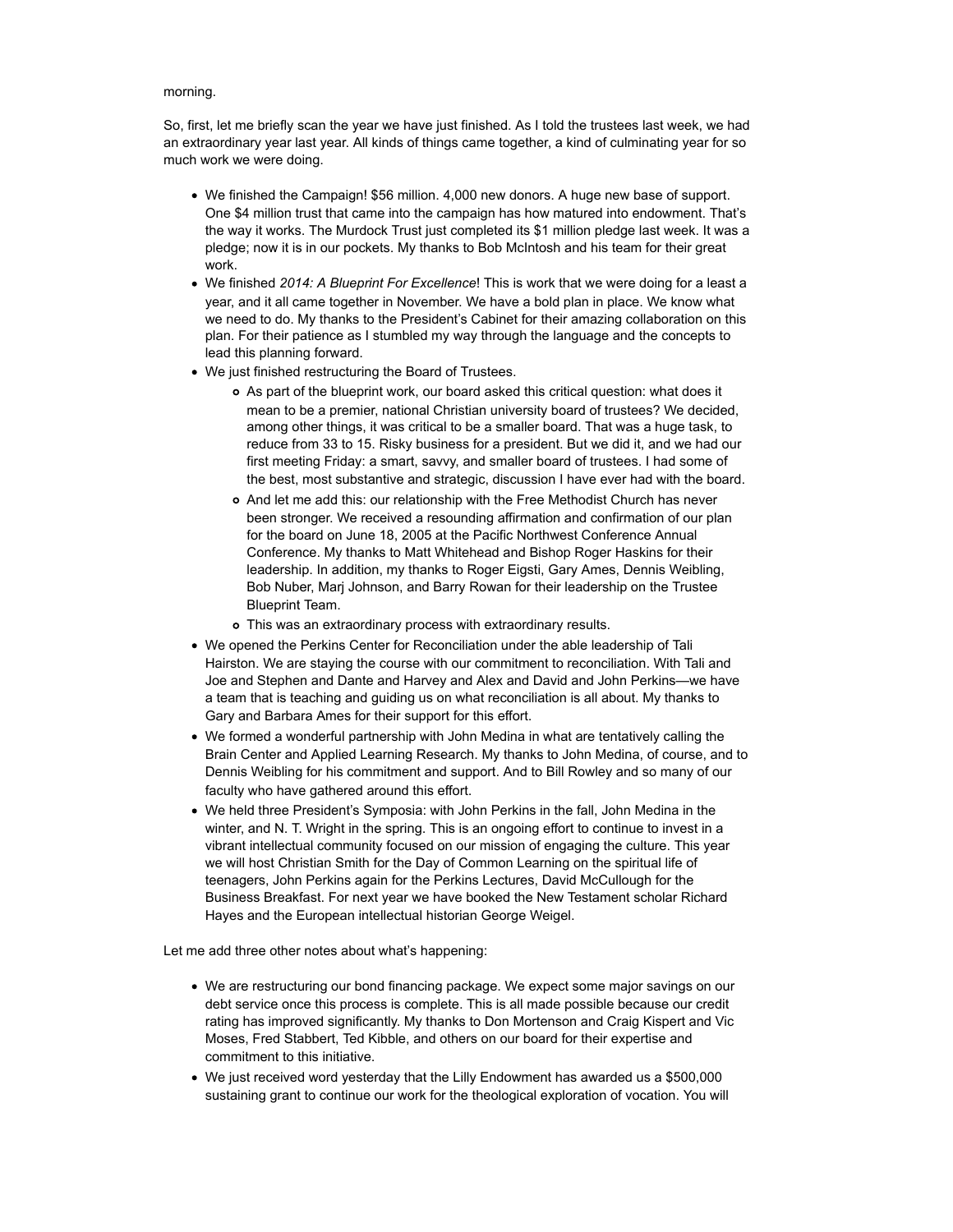recall that we received a \$2 million grant from Lilly in 2001 for this program that has made a huge impact on our campus. Last spring, we were among a select group of colleges and universities asked to submit a new proposal, and we have now received their positive response. This is great work. My thanks to Les Steele, Susan Gallagher, Bob Drovdahl, Mike Hamilton and others.

We received word this summer on a \$1.5 million National Science Foundation Grant. My thanks to Stamatis Vokos and his colleagues in the sciences and to our folks in School of Education for their collaboration. This grant supports a huge amount of activity across campus to understand the learning of science.

All of this spells momentum, but momentum also requires a strong sense of direction for the future. And so for the last year and more, we have been working hard on a plan. We call that plan *2014: A Blueprint For Excellence*.

What is this Blueprint all about? What is this plan that drives our direction for the future? What's happening? Where do we stand?

Let me say this about my notion of planning. The Blueprint is in place, but it is unfolding. It is defined and clear, but it is evolving. I have come to believe that strategic planning in our time is never linear. That's the nature of a good planning.

There are four stages to the *2014: Blueprint for Excellence*.

First, we need a clear vision for the Blueprint. And our vision is this: we want to change the world with the transforming gospel of Jesus Christ. That's the big idea. Preposterous and audacious, but I hope not arrogant. Can a university change the world? Should that be the goal of the university?

Well, that's what our vision says. We want to equip our students to become graduates who are change agents. We want to equip and support our faculty in their scholarship and their teaching to become change agents. We want to model something very powerful and important in the way we do our business, a model that will change things in the world. We want to be change agents. That's our vision.

We want to enter into God's big drama for his world. God's drama is about changing things to be better. For all of his children everywhere. Always. We want to be players, participants. That's our vision. That's the big driver for the Blueprint.

Second, I think we need to define the distinctive signatures of this vision. This is new territory for us, a new dimension to our identity discussions. I think it is critical that we craft a sense of our unique identity. If we don't have anything distinctive to offer, forget it.

And so what would we call our distinctives? Our signatures? Let me try out these notions with you all. I have been talking to groups all over campus about these signatures. Are we not committed to something like this list of signatures?

- $\blacksquare$  We want to be a place that knows and understands what's going on in the world. We want to be in the mix, engaged.
- We want to embrace the Christian story (becoming biblically and theologically educated). This now identifies us distinctly from any secular institution.
- $\blacksquare$  We want to master the tools of rigorous learning (becoming a vibrant intellectual, learning community). We do the first two as a university.
- $\blacksquare$  We want to model grace-filled community and practice radical reconciliation. This is perhaps the most profound dimension of our Christian identity.
- We want to graduate people of competence and character equipped to change the world.

Are these our distinctives? Keep talking to me about these notions. I believe we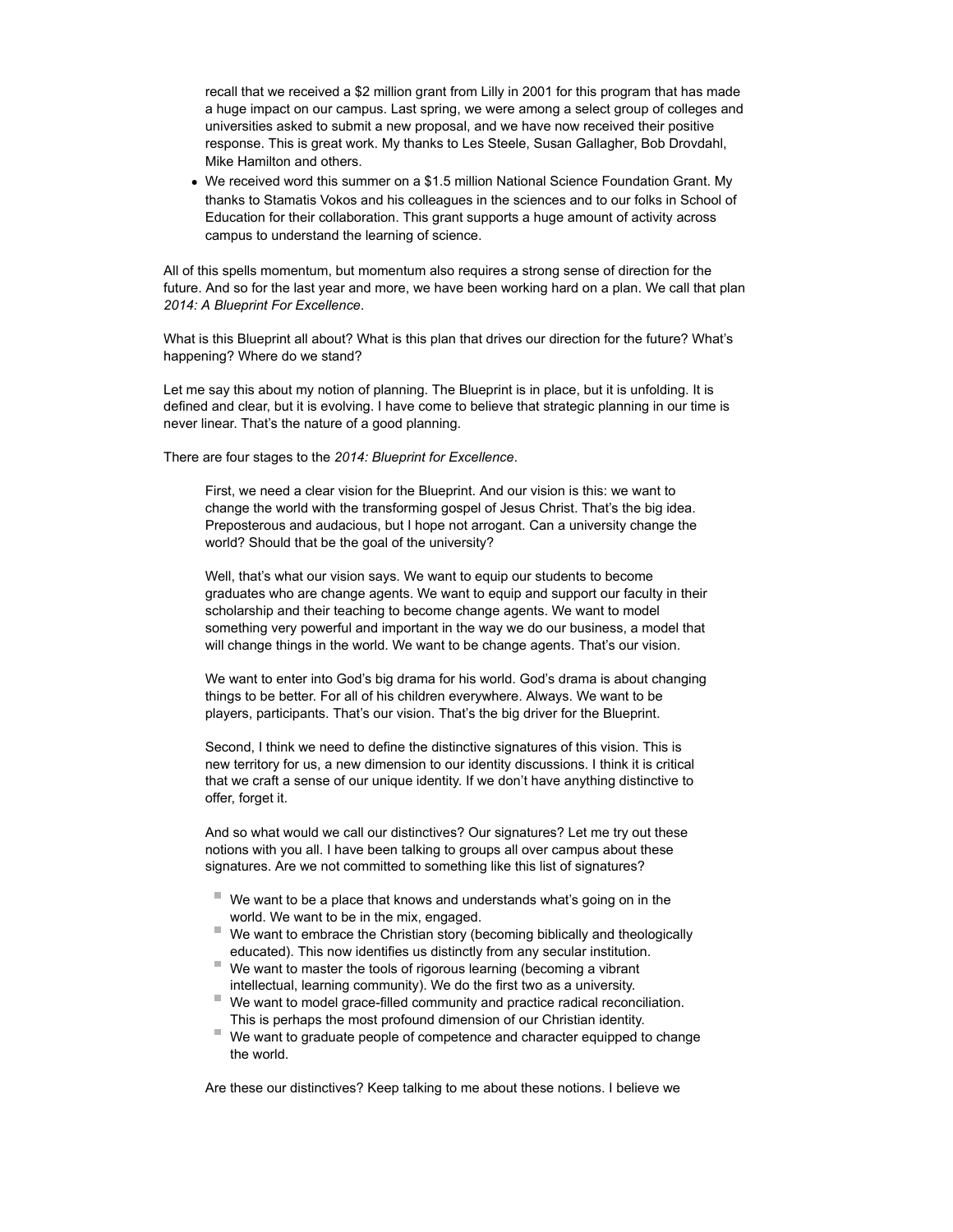have to be pretty sharp on these in order for our Blueprint to have a deeper shape. I believe we have to have that deeper shape in order for us to flourish.

By the way, I talked to our board last week about my own need to continue to grow into this vision and into these distinctives. They have supported me in that effort. I am convinced in the coming year that I must continue to carve out the time to write and to speak about these distinctives and the vision that drives us forward.

Third, we need to try to spell out our notion of excellence. This is where we adopt the language, the aspiration, of becoming a premier, national Christian university. This is the language of excellence. I've done a lot of talking about this goal and a lot of thinking. I know not everyone is comfortable with this language. Please understand this is not the vision. We are not doing all of this planning so that we can become a premier, national Christian university. We are becoming a premier, national Christian university so that we can change the world. And as one of our trustees argued on Friday, it is the distinctives, the signatures, that will make us premier, not the other way around.

Fourth, we need clear and concrete strategies in place in critical areas. How in the world are we going to accomplish all of this? Where do we invest our energies and our resources? I think we need strategies in the following areas:

- We need to transform our resource paradigm, our giving, our endowment, our facilities.
- $\blacksquare$  We need to cultivate the next generation of partners. We must extend our reach, broaden the base, reach out nationally. We need new partners with a national profile.
- We need an aggressive, focused plan to support faculty.
- $\blacksquare$  We need to recruit and graduate outstanding students, dramatically increasing our applicant pool, selectivity, persistence rate, and graduation rate.
- $\blacksquare$  We need to aggressively expand our positioning and branding nationally.
- $\blacksquare$  We need to create and shape a premier, national Christian university board of trustees.

So, that's the plan. That's the Blueprint. That's our big idea, our sense of direction, our strategy. I welcome your interaction with us in this great work.

By the way, on November 14, 2005, we are going to come out with a written version of the Blueprint. A kind of progress report, a momentum report, where we have come from with our vision, where we going. Watch for this publication.

Tomorrow we will welcome the largest group of new undergraduate students in the history of this University. The biggest and the best class ever, 730 Freshmen. Our SAT scores jumped some 20 points to 1160. Our admit rate jumped to 85%; this is down from 98% when I first came to SPU. And our students are persisting in record numbers. And our graduation rate is increasing by a huge 6% this year to 66%.

Together with some 800 graduate students our total enrollment is just short of 4,000.

But sometimes I look at those numbers, and I will look into the faces of these new students, and talk to the parents about their expectations—and I am frightened by the responsibility we have. It scares me. That's not what I am going to say tomorrow night, but that's what I want to say to you all. This is a huge responsibility. And it is our responsibility.

And we better have it right. We better know what we are all about. We better have our motives clear. We need to know what we are doing. We need to be focused. We need to do our work with excellence. We need to stand for something. We need a signature on learning, a signature view of the world, a signature view of our Christian identity.

That's why we are doing this Blueprint work.